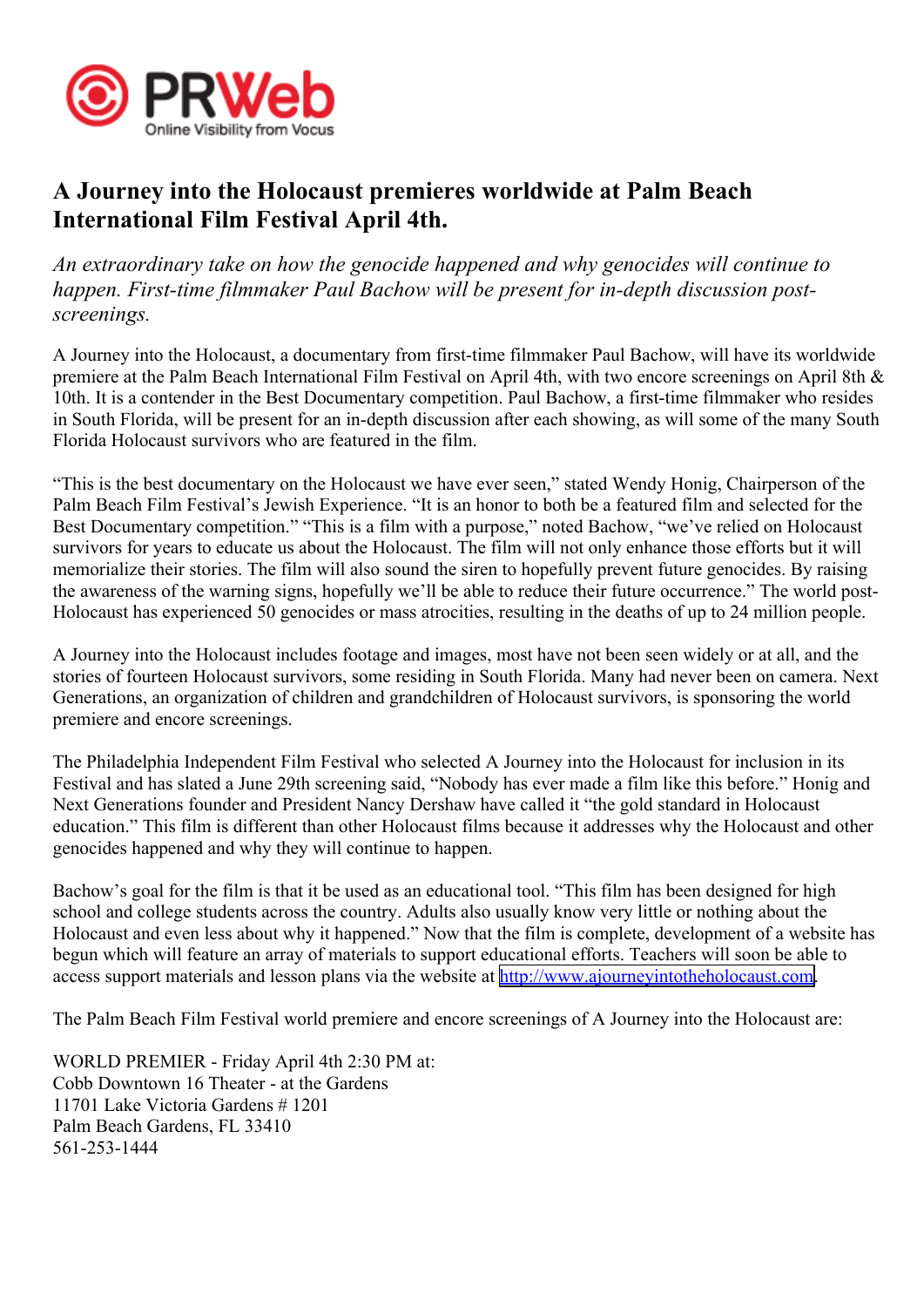

Tuesday April 8th 7:30 PM at: Cinemark Palace 20 Theater in Boca Raton 3200 Airport Road Boca Raton, FL 33431 561-395-4695

Thursday April 10th 4:00 PM at: Lake Worth Playhouse's Stonzek Theatre in Lake Worth 713 Lake Ave Lake Worth, FL 33460 561-586-6410

To purchase tickets, please visit: <http://www.pbifilmfest.org/>

For more information about the film, contact Paul Bachow directly.